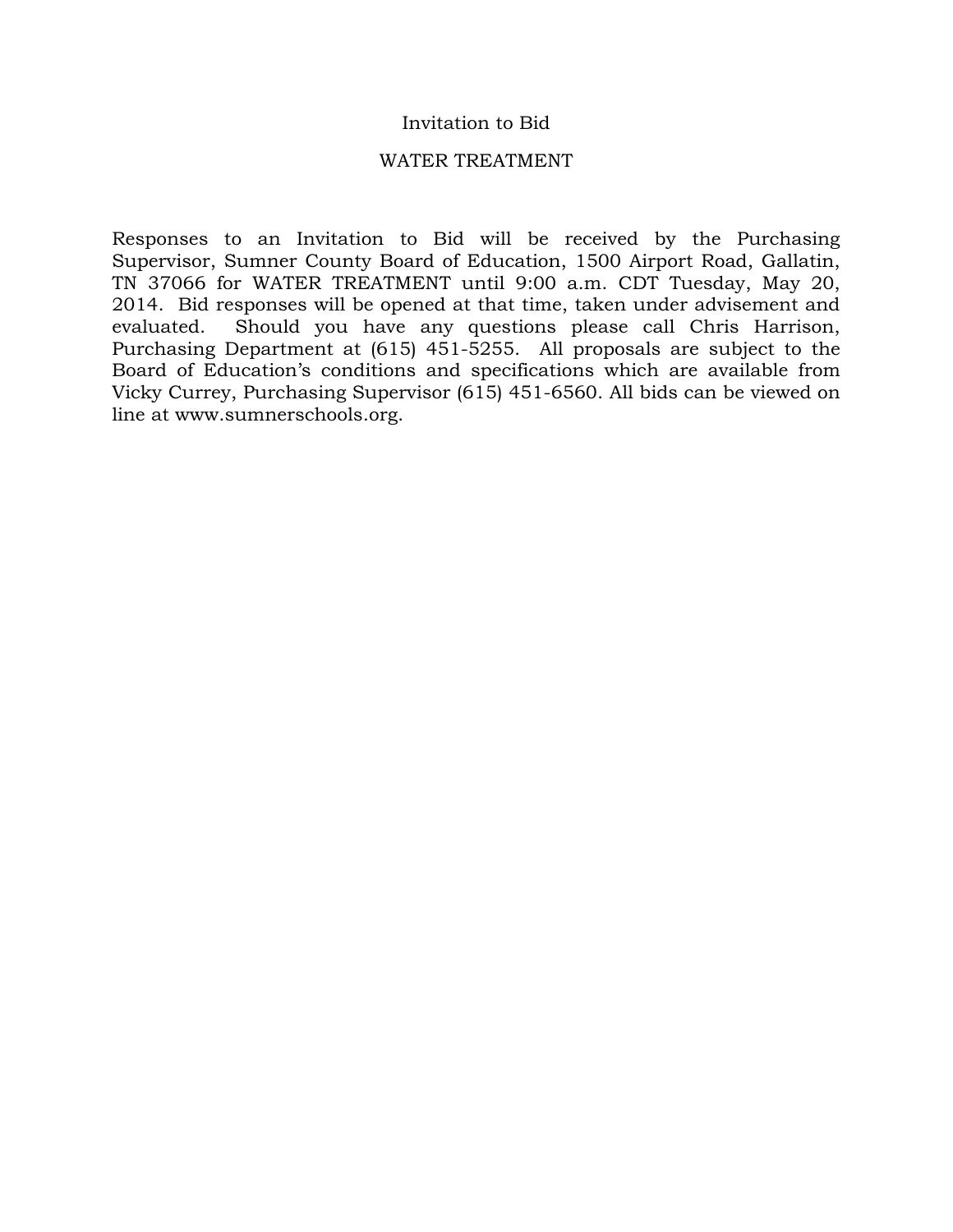#### **NOTICE TO RESPONDENTS**

Responses to an Invitation to Bid will be received by the Purchasing Supervisor in the SUPPORT SERVICE FACILITY CONFERENCE ROOM, Sumner County Board of Education, 1500 Airport Road Gallatin, TN 37066. They will be received until **9:00 A.M. Local Time TUESDAY, MAY 20, 2014** for **WATER TREATMENT**, at which time the responses will be opened, taken under advisement and evaluated. *BIDS WILL BE POSTED ON www.sumnerschools.org*

#### **GENERAL REQUIREMENTS AND CONDITIONS**

-------------------------------------------------------------------------------------------------------------------------------

- 1. The Sumner County Board of Education reserves the right to accept or reject any and/or all responses in whole or in part, and to waive informalities therein.
- 2. Any responses received after the scheduled closing time for the receipt for responses will not be considered.
- 3. If a mistake is discovered after the responses are received, only the Sumner County Board of Education may allow the respondent to withdraw the entire response.
- 4. Partial payments will not be approved unless justification for such payment can be shown. Terms will be net 30 days.
- 5. Payment will not be made until the said **WATER TREATMENT** are inspected and approved as meeting all specifications by persons appointed by the Sumner County Board of Education.
- 6. Responses submitted must be in a sealed envelope and marked on the outside as follows: **RESPONSE: WATER TREATMENT DEADLINE: 9:00 A.M., TUESDAY, MAY 20, 2014**
- 7. Facsimile responses will not be considered.
- 8. If a successful bidder violates any terms of their bid, the contract, school board policy or any law they may be disqualified from bidding for a period of two years for minor violations or longer for major violations. Bids from disqualified bidders will not be accepted during the period of disqualification.
- 9. Prices quoted on the response (if any) are to be considered firm and binding until the said **WATER TREATMENT** are in the possession of the Sumner County Board of Education.
- 10. No purchase or contract is authorized or valid until the issuance of a Board Purchase Order in accordance with Board Policy. No Board Employee is authorized to purchase equipment, supplies or services prior to the issuance of such a Purchase Order.
- 11. Any deviation from these stated terms, specifications and conditions must be coordinated with and approved in writing by the Purchasing Supervisor, Vicky Currey (615) 451-6560.
- 12. All bids that exceed \$25,000 must have the Company Name, License Number, Expiration Date thereof and License Classification of Contractor listed on outside of sealed envelope. As required by State of Tennessee Code Annotated 62-6-119.
- 13. The awarded bidder will be required to post a performance and payment bond in the amount of 25% of the contract price if it exceeds \$100,000 as stated by State of Tennessee Code Annotated 12-4-201.
- 14. If the project cost in excess of \$25,000 a performance bond must be secured by the requesting party in an amount equal to the market improvement value.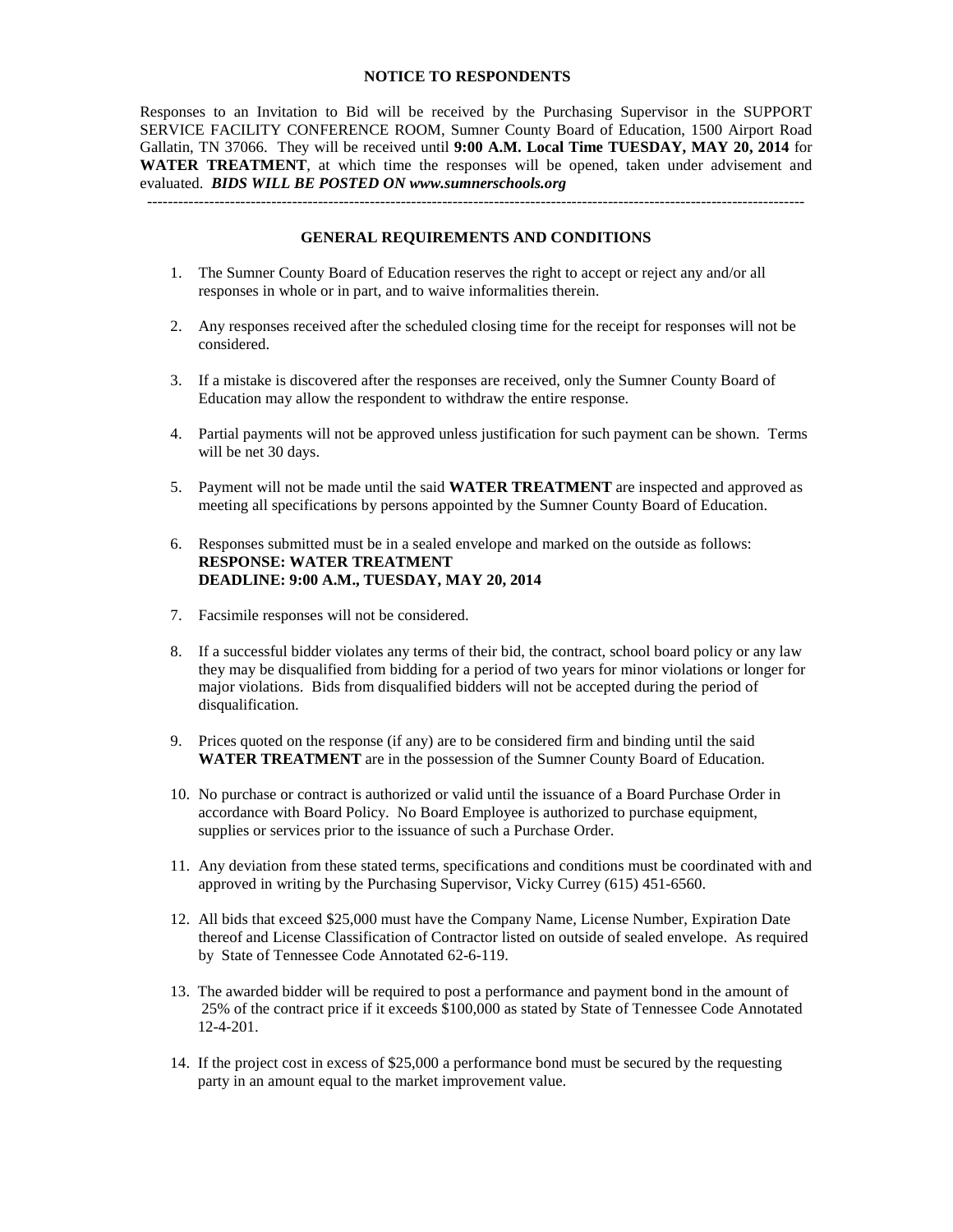# **SCHOOL TYPE OF SYSTEM**

| 1              | <b>BEECH ELEMENTARY</b>                         | <b>COOLING TOWER</b>      |  |
|----------------|-------------------------------------------------|---------------------------|--|
|                | 3120 LONG HOLLOW PIKE                           | <b>COMMON CLOSED LOOP</b> |  |
|                | HENDERSONVILLE, TN 37075                        |                           |  |
| $\overline{2}$ | <b>BEECH HIGH</b>                               | <b>COOLING TOWER</b>      |  |
|                | 3126 LONG HOLLOW PIKE                           | <b>COMMON CLOSED LOOP</b> |  |
|                | HENDERSONVILLE, TN 37075                        |                           |  |
| 3              | <b>BETHPAGE ELEMENTARY</b>                      | <b>COOLING TOWER</b>      |  |
|                | 420 OLD HWY 31                                  | <b>COMMON CLOSED LOOP</b> |  |
|                | BETHPAGE, TN 37022                              |                           |  |
|                |                                                 |                           |  |
| 4              | <b>BENNY BILLS ELEMENTARY</b>                   | <b>GEO-THERMAL</b>        |  |
|                | 1030 UNION SCHOOL ROAD                          |                           |  |
|                | GALLATIN, TN 37066                              |                           |  |
| 5              | SUMNER COUNTY BOARD OF EDUCATION                | <b>GEO-THERMAL</b>        |  |
|                | <b>CENTRAL OFFICE</b>                           |                           |  |
|                | <b>695 EAST MAIN STREET</b>                     |                           |  |
|                | GALLATIN, TN 37066                              |                           |  |
| 6              | <b>E.B. WILSON NIGHT SCHOOL</b>                 | HOT LOOP                  |  |
|                | <b>102 INDIAN LAKE ROAD</b>                     |                           |  |
|                | HENDERSONVILLE, TN                              |                           |  |
|                |                                                 |                           |  |
| 7              | <b>ELLIS MIDDLE</b>                             | <b>CLOSED LOOP</b>        |  |
|                | <b>100 INDIAN LAKE ROAD</b>                     | <b>HOT LOOP</b>           |  |
|                | HENDERSONVILLE, TN 37075                        |                           |  |
| 8              |                                                 |                           |  |
|                | <b>GALLATIN HIGH</b><br>700 DAN P. HERRON DRIVE | <b>GEO-THERMAL</b>        |  |
|                | GALLATIN, TN 37066                              |                           |  |
|                |                                                 |                           |  |
| 9              | <b>GEORGE WHITTEN ELEMENTARY</b>                | <b>COOLING TOWER</b>      |  |
|                | <b>140 SCOTCH STREET</b>                        | CHILLED LOOP<br>HOT LOOP  |  |
|                | HENDERSONVILLE, TN 37075                        |                           |  |
|                | <b>10 GUILD ELEMENTARY</b>                      | <b>COOLING TOWER</b>      |  |
|                | 1018 SOUTH WATER AVENUE                         | <b>COMMON CLOSED LOOP</b> |  |
|                | GALLATIN, TN 37066                              |                           |  |
|                | 11 HAWKINS MIDDLE                               | <b>COOLING TOWER</b>      |  |
|                | <b>487-A WALTON FERRY ROAD</b>                  | <b>CLOSED LOOP</b>        |  |
|                | HENDERSONVILLE, TN 37075                        |                           |  |
|                | 12 H.B. WILLIAMS ELEMENTARY                     | <b>GEO-THERMAL</b>        |  |
|                | 115 S. PALMER CHAPEL ROAD                       |                           |  |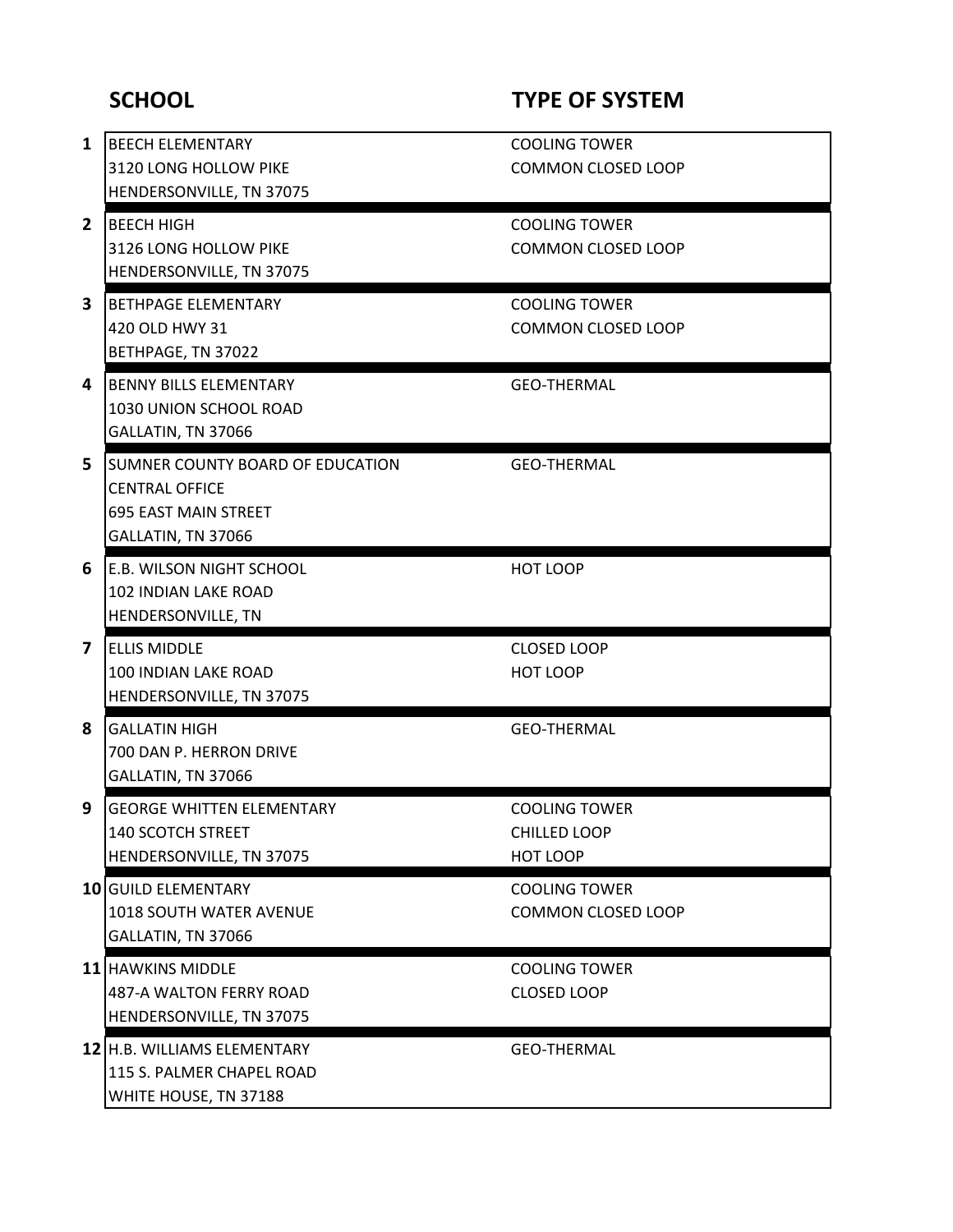| 13 HENDERSONVILLE HIGH                 | <b>CHILLED 2</b><br>CHILLED 1                     |  |
|----------------------------------------|---------------------------------------------------|--|
| <b>123 CHEROKEE ROAD</b>               | HOT LOOP                                          |  |
| HENDERSONVILLE, TN 37075               | <b>ICE BUILD SYSTEM</b>                           |  |
| 14 INDIAN LAKE ELEMENTARY              | <b>COOLING TOWER</b>                              |  |
| 505 INDIAN LAKE ROAD                   | <b>COMMON CLOSED LOOP</b>                         |  |
| HENDERSONVILLE, TN 37075               |                                                   |  |
| <b>15 JACK ANDERSON ELEMENTARY</b>     | <b>COOLING TOWER</b>                              |  |
| <b>250 SHUTES LANE</b>                 | <b>COMMON CLOSED LOOP</b>                         |  |
| HENDERSONVILLE, TN 37075               |                                                   |  |
| 16 KNOX DOSS MIDDLE @ DRAKES CREEK     | <b>GEO-THERMAL</b>                                |  |
| 1338 DRAKES CREEK ROAD                 |                                                   |  |
| HENDERSONVILLE, TN 37075               |                                                   |  |
| <b>17 LAKESIDE PARK ELEMENTARY</b>     |                                                   |  |
| <b>204 DOLPHUS DRIVE</b>               | <b>COOLING TOWER</b><br><b>COMMON CLOSED LOOP</b> |  |
| HENDERSONVILLE, TN 37075               |                                                   |  |
|                                        |                                                   |  |
| <b>18 MADISON CREEK ELEMENTARY</b>     | <b>COOLING TOWER</b>                              |  |
| 1040 MADISON CREEK ROAD                | <b>COMMON CLOSED LOOP</b>                         |  |
| HENDERSONVILLE, TN37075                |                                                   |  |
| <b>19 MERROL HYDE MAGNET</b>           | HOT LOOP                                          |  |
| <b>128 TOWNSHIP DRIVE</b>              | <b>CHILLED LOOP</b>                               |  |
| HENDERSONVILLE, TN 37075               |                                                   |  |
| <b>20 MILLERSVILLE ELEMENTARY</b>      | <b>COOLING TOWER</b>                              |  |
| 1248 LOUISVILLE HIGHWAY                | <b>COMMON CLOSED LOOP</b>                         |  |
| GOODLETTSVILLE, TN 37072               |                                                   |  |
| 21 NANNIE BERRY ELEMENTARY             | <b>GEO-THERMAL</b>                                |  |
| <b>138 INDIAN LAKE ROAD</b>            |                                                   |  |
| HENDERSONVILLE, TN 37075               |                                                   |  |
| <b>22 PORTLAND GATEVIEW ELEMENTARY</b> | <b>GEO-THERMAL</b>                                |  |
| 1098 GATEVIEW DRIVE                    |                                                   |  |
| PORTLAND, TN 37148                     |                                                   |  |
| 23 PORTLAND EAST MIDDLE                | HOT LOOP                                          |  |
| <b>604 SOUTH BROADWAY</b>              |                                                   |  |
| PORTLAND, TN 37148                     |                                                   |  |
| <b>24 PORTLAND WEST MIDDLE</b>         | <b>GEO-THERMAL</b>                                |  |
| <b>110 NOLAN PRIVATE DRIVE</b>         |                                                   |  |
| PORTLAND, TN 37148                     |                                                   |  |
|                                        |                                                   |  |
| <b>25 PORTLAND HIGH</b>                | <b>GEO-THERMAL</b>                                |  |
| <b>600 COLLEGE STREET</b>              |                                                   |  |
| PORTLAND, TN 37148                     |                                                   |  |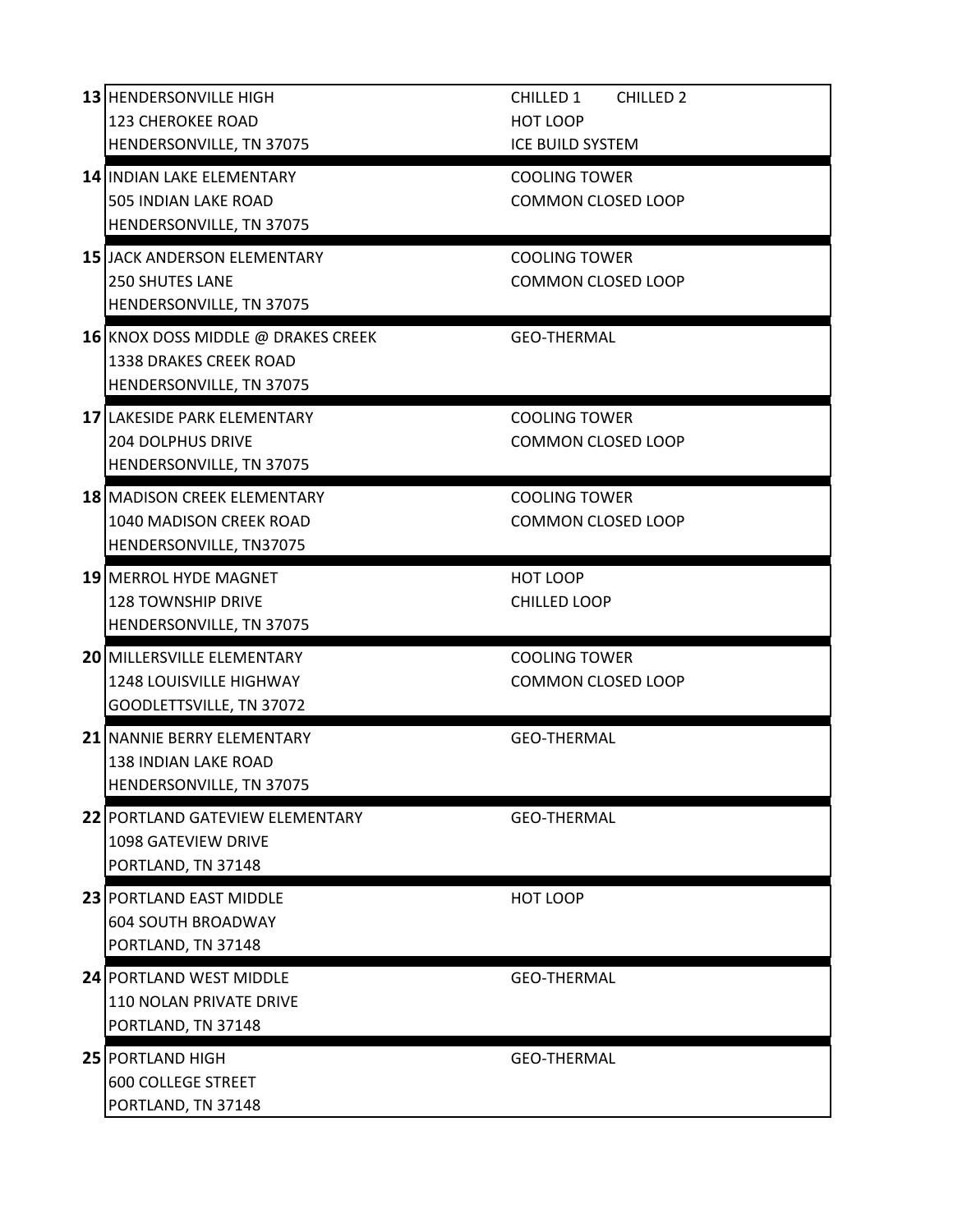| 26 R.T. FISHER ALTERNATIVE SCHOOL<br>455 NORTH BOYERS STREET<br>GALLATIN, TN 37066     | HOT LOOP                                                     |
|----------------------------------------------------------------------------------------|--------------------------------------------------------------|
| 27 RUCKER STEWART MIDDLE<br><b>350 HANCOCK STREET</b><br>GALLATIN, TN 37066            | HOT LOOP<br><b>CHILLED LOOP</b><br>ICE BUILD SYSTEM          |
| 28 SHAFER MIDDLE<br>240 ALBERT GALLATIN BOULEVARD<br>GALLATIN, TN 37066                | <b>COOLING TOWER</b><br><b>COMMON CLOSED LOOP</b>            |
| 29 STATION CAMP ELEMENTARY<br>1020 BISON TRAIL<br>GALLATIN, TN 37066                   | <b>GEO-THERMAL</b>                                           |
| <b>30 STATION CAMP HIGH</b><br>1040 BISON TRAIL<br>GALLATIN, TN 37066                  | <b>GEO-THERMAL</b>                                           |
| <b>31 STATION CAMP MIDDLE</b><br>281 BIG STATION CAMP BLVD.<br>GALLATIN, TN 37066      | <b>GEO-THERMAL</b>                                           |
| <b>32 T.W. HUNTER MIDDLE</b><br>3101 NEW HOPE ROAD<br>HENDERSONVILLE, TN 37075         | <b>GEO-THERMAL</b>                                           |
| <b>33 VENA STUART ELEMENTARY</b><br><b>780 HART STREET</b><br>GALLATIN, TN 37066       | <b>COOLING TOWER</b><br><b>COMMON CLOSED LOOP</b>            |
| <b>34 WALTON FERRY ELEMENTARY</b><br>732 WALTON FERRY ROAD<br>HENDERSONVILLE, TN 37075 | <b>COOLING TOWER</b><br><b>BOILER</b><br><b>CHILLED LOOP</b> |
| <b>35 WATT HARDISON ELEMENTARY</b><br><b>300 GIBSON STREET</b><br>PORTLAND, TN 37148   | <b>COOLING TOWER</b><br><b>CHILLED LOOP</b><br>HOT LOOP      |
| <b>36 WESTMORELAND ELEMENTARY</b><br>4178 HAWKINS DRIVE<br>WESTMORELAND, TN 37186      | <b>GEO-THERMAL</b>                                           |
| <b>37 WESTMORELAND HIGH</b><br>4300 HAWKINS DRIVE<br>WESTMORELAND, TN 37186            | <b>GEO-THERMAL</b>                                           |
| <b>38 WESTMORELAND MIDDLE</b><br>4128 HAWKINS DRIVE<br>WESTMORELAND, TN 37186          | <b>COOLING TOWER</b><br><b>COMMON CLOSED LOOP</b>            |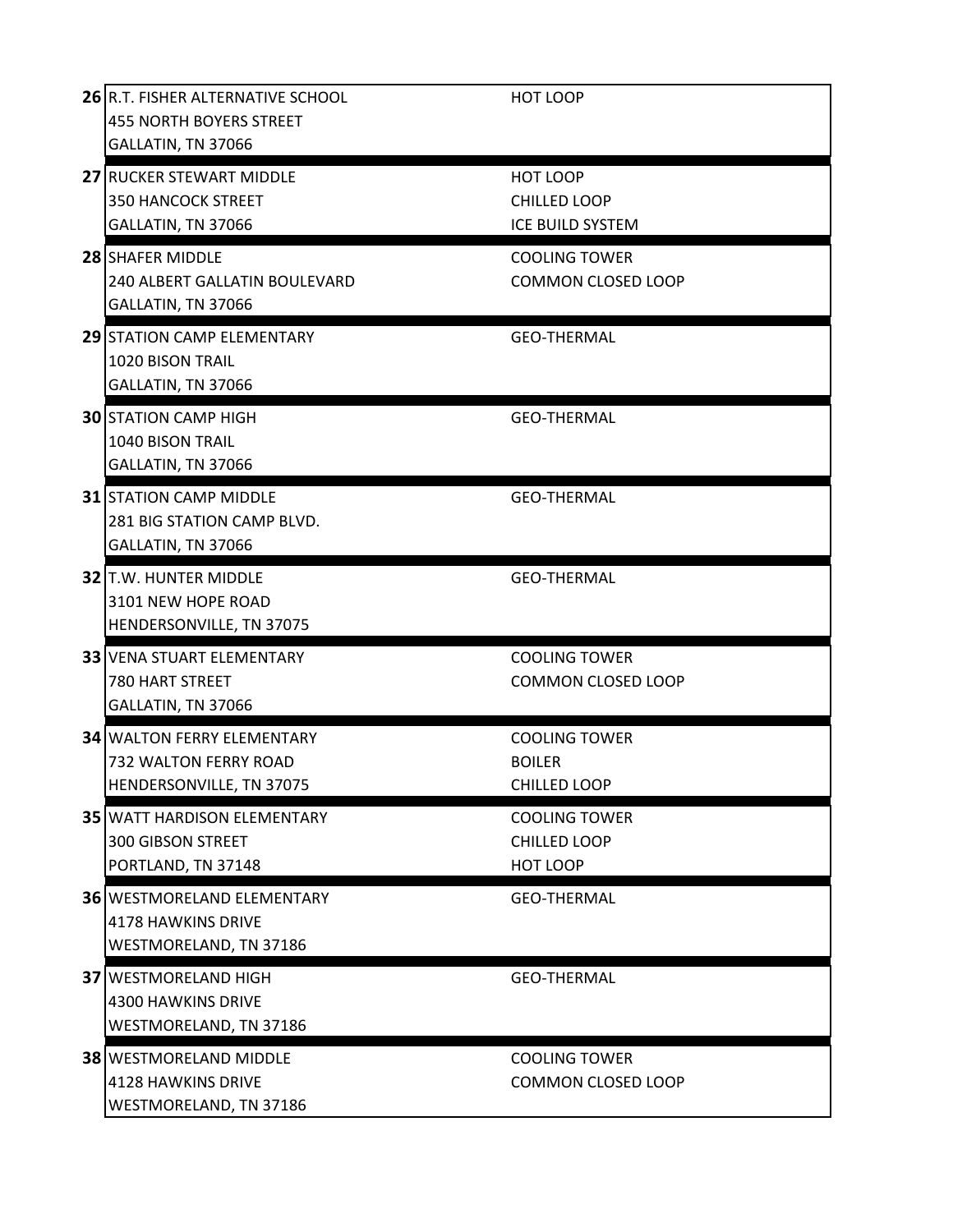| <b>39 WHITE HOUSE HIGH</b>         | <b>CHILLED LOOP</b>       |
|------------------------------------|---------------------------|
| I508 TYREE SPRINGS ROAD            | <b>HOT LOOP</b>           |
| WHITE HOUSE, TN 37188              | ICE BUILD SYSTEM          |
| <b>40 WHITE HOUSE HIGH (ANNEX)</b> | <b>COOLING TOWER</b>      |
| 111 MEADOWS ROAD                   | <b>COMMON CLOSED LOOP</b> |
| WHITE HOUSE, TN 37188              |                           |
| <b>41 WHITE HOUSE MIDDLE</b>       | <b>GEO-THERMAL</b>        |
| 12020 HWY 31W                      |                           |
| <b>WHITE HOUSE, TN 37188</b>       |                           |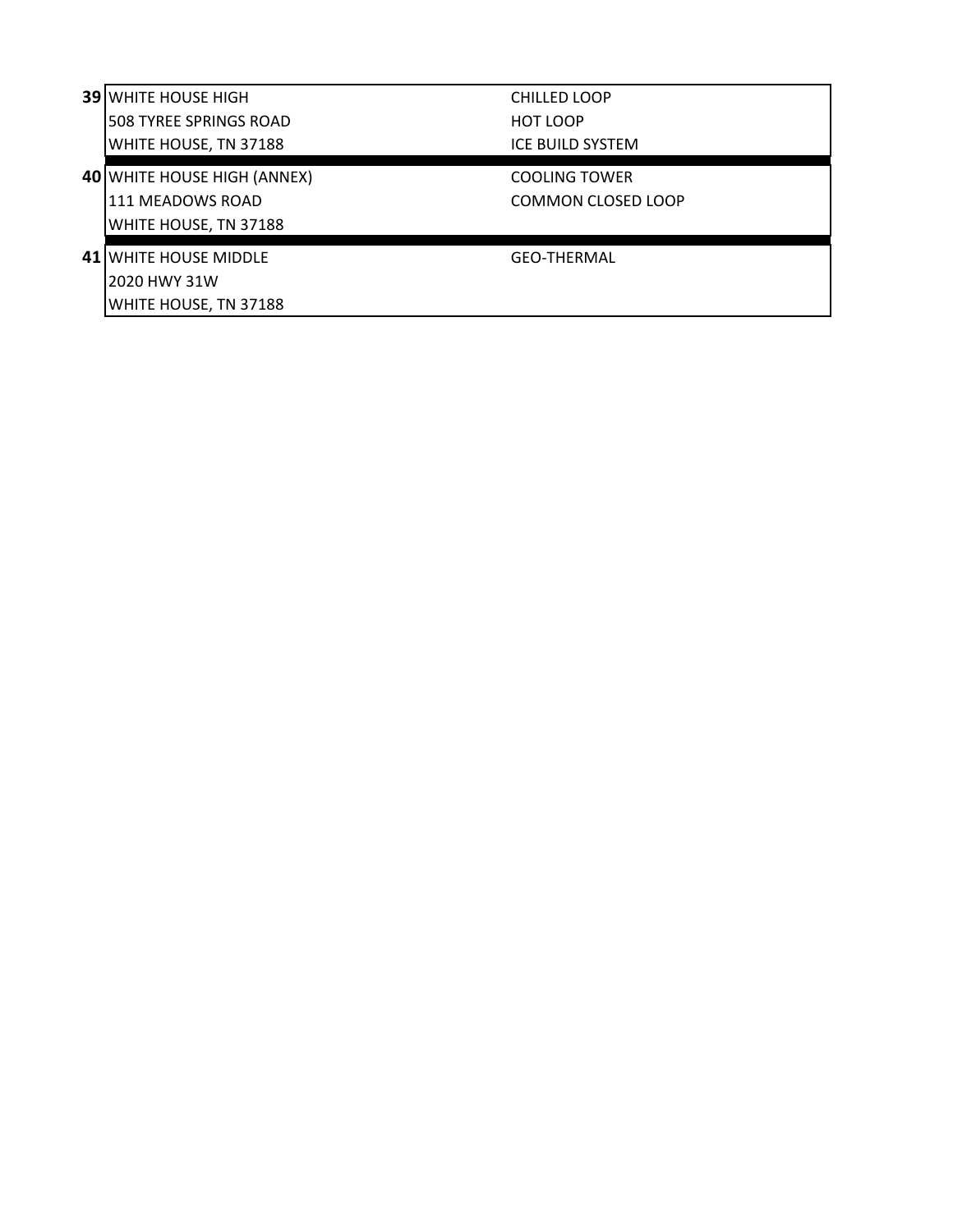# **WATER TREATMENT**

The Sumner County Board of Education, herein known as "School System", is soliciting bids to treat and maintain the water in cooling and heating units in the school system. There are two kinds of systems to be treated: Cooling Towers and Closed Loops (including geothermal systems). All chemicals must meet applicable EPA and OSHA guidelines. At present, there are forty-one (41) systems to be serviced.

Listed below are the specifications for the "total coverage" water treatment program.

## **Cooling Tower Control**

A solid chemical treatment program for all tower systems shall provide corrosion, scale/deposit, and microbiological control.

#### **Scale and Corrosion Control**

Provide solid chemical treatment that includes phosphonates for scale and corrosion control, dispersants and crystal modifiers for scale and deposit control, and tolyltriazole for copper corrosion control.

All cooling towers will be modified in order to utilize solid treatment technology. The use of the required feeder boards and installation shall be included in the contract price. The feeder boards shall remain the property of the water treatment contractor and any maintenance required during the contract period shall also be included. The existing chemical feed pumps should be adequate to administer the solid treatment program. If new pumps are required, they shall be included in the contract price.

The chemical feedrate should supply the following parameters:

| Total active phosphonate                 | 2 - 4 ppm     |
|------------------------------------------|---------------|
| Total active dispersant/crystal modifier | $2 - 6$ ppm   |
| Tolyltriazole                            | $0.5 - 1$ ppm |

#### **Microbiological Control**

Must meet all EPA and State of Tennessee standards with reference to concentrations in bleedoff water from system in which it is applied and must be labeled to meet all EPA requirements.

Personal safety is of major importance and the biocide program shall be automated on all cooling tower systems.

All cooling towers shall be modified to utilize a solid biocide program. The use of the required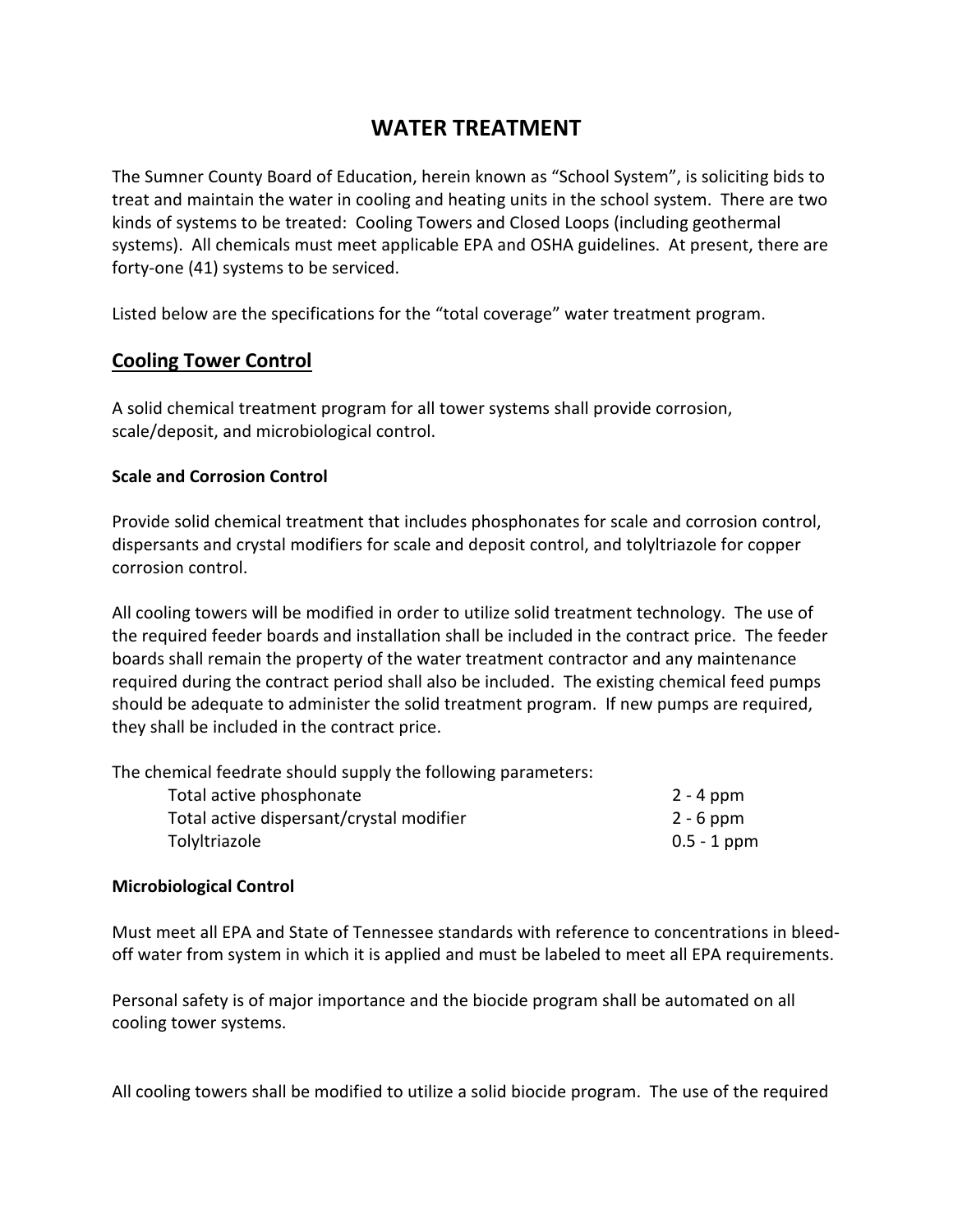feeder boards, pumps, and installation shall be included in the contract price. The feed equipment shall remain the property of the water treatment contractor and any maintenance required during the contract period shall also be included.

The automated solid biocide program shall use an oxidizing microbiocide to provide biological control.

The water treatment supplier must have the capability of testing for biological contamination and control. The supplier must also have the capability of running *Legionella* tests as required.

#### **Bleedoff Control**

Cycles of concentration are to be maintained within a range of 4.0 to 5.0 wherever possible.

## **Conductivity Control and Chemical Feed Equipment**

All existing conductivity controllers and chemical feed pumps to be used unless deemed unrepairable.

The use of the required solid feeder boards for the cooling towers and installation shall be included in the contract price. The feeder boards shall remain the property of the water treatment contractor and any maintenance required during the contract period shall also be included.

The maintenance of all the control and feed equipment (including existing controllers and pumps) shall be included in the contract price. If equipment cannot be repaired, it shall be replaced. All repairs and replacements shall be included in the contract price (including controllers, solid feeders, pumps, and solenoid valves). Installation of the control and feed equipment and any required repairs or modifications to the bypass plumbing for this equipment shall also be included in the contract price.

Repairs or maintenance required on the systems themselves (cooling towers, heat exchangers, etc.) shall be done by School System maintenance personnel. Water treatment company shall notify School System of any required maintenance noticed during the service visits. (ex. Float adjustments, make up valves, pop off valves, etc.)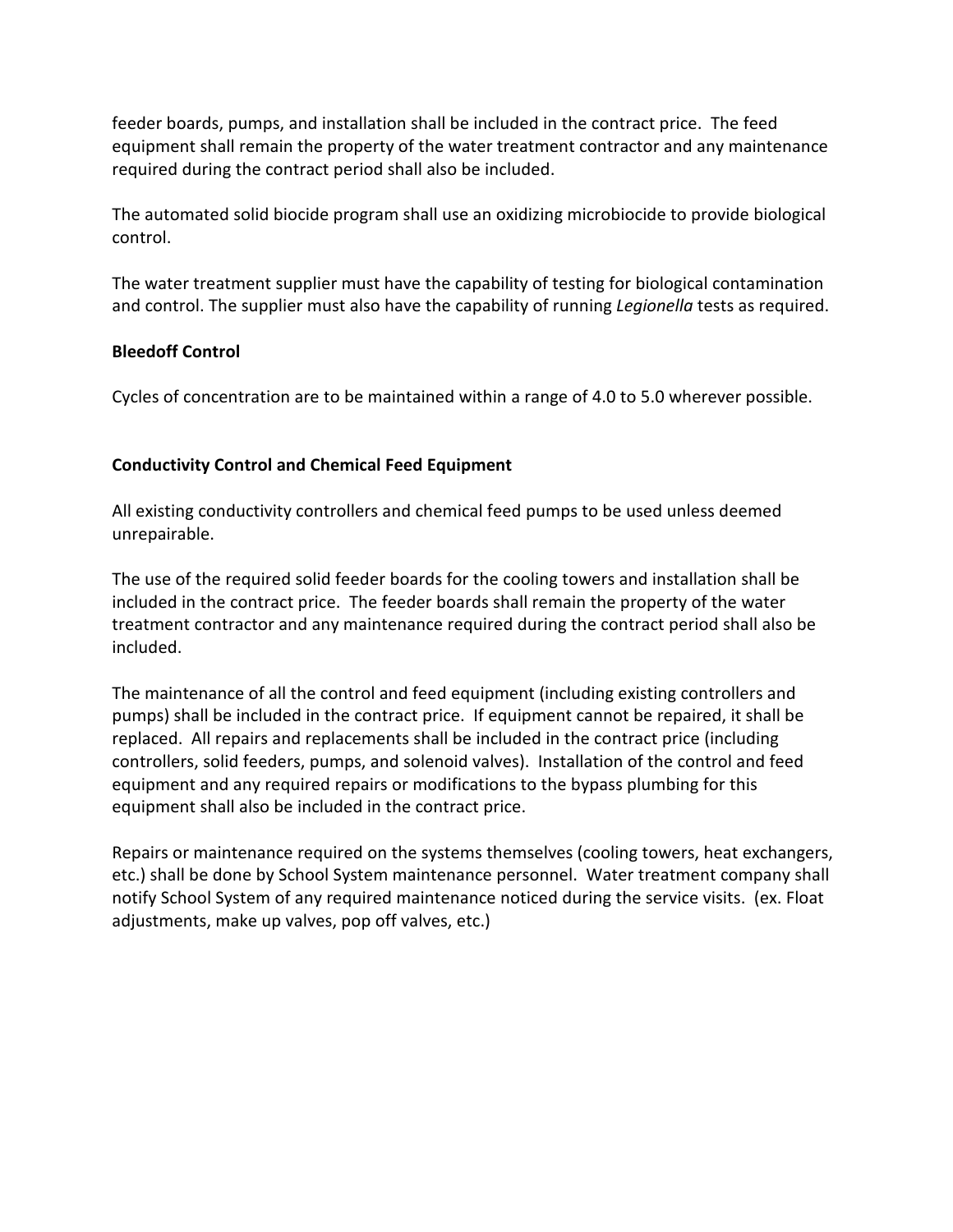## **Closed Loop and Geothermal Water Systems**

### **Corrosion Control**

Provide a treatment program that uses nitrite/borate as the primary corrosion inhibitor with tolyltriazole for copper protection.

The sodium nitrite level must be maintained within 800 to 1500 ppm control range, with tolyltriazole present at 5 to 50 ppm. pH should be maintained in the range of  $8.0 - 11.0$ .

Should a loop become contaminated with bacteria, provide biocide dosage until control is maintained.

Record water meter readings on systems equipped with makeup water meters and calculate water usage.

## **Required Supervisory Services**

#### **Service Frequency**

Closed loops and geothermal systems will be serviced on a quarterly basis once treated to specifications. Cooling towers will be serviced monthly when in operation.

#### **Services provided during each service call**

- Conduct chemical tests on each system (treatment residuals, conductivity, etc.)
- Maintain treatment inventory, deliver treatment products to point of use, and add to systems as required.
- Check, calibrate and clean conductivity control and chemical feed equipment as required. Inspect equipment for cleanliness and proper operation.
- Provide service reports in electronic format listing test results
- Provide a method to store technical data and service reports in an electronic format for easy and efficient access by Sumner County school personnel.

#### • **Other Services**

- Training seminars provided on location as often as need arises.
- Deposit analysis and Total Bacteria counts as required to maintain clean heat exchange equipment.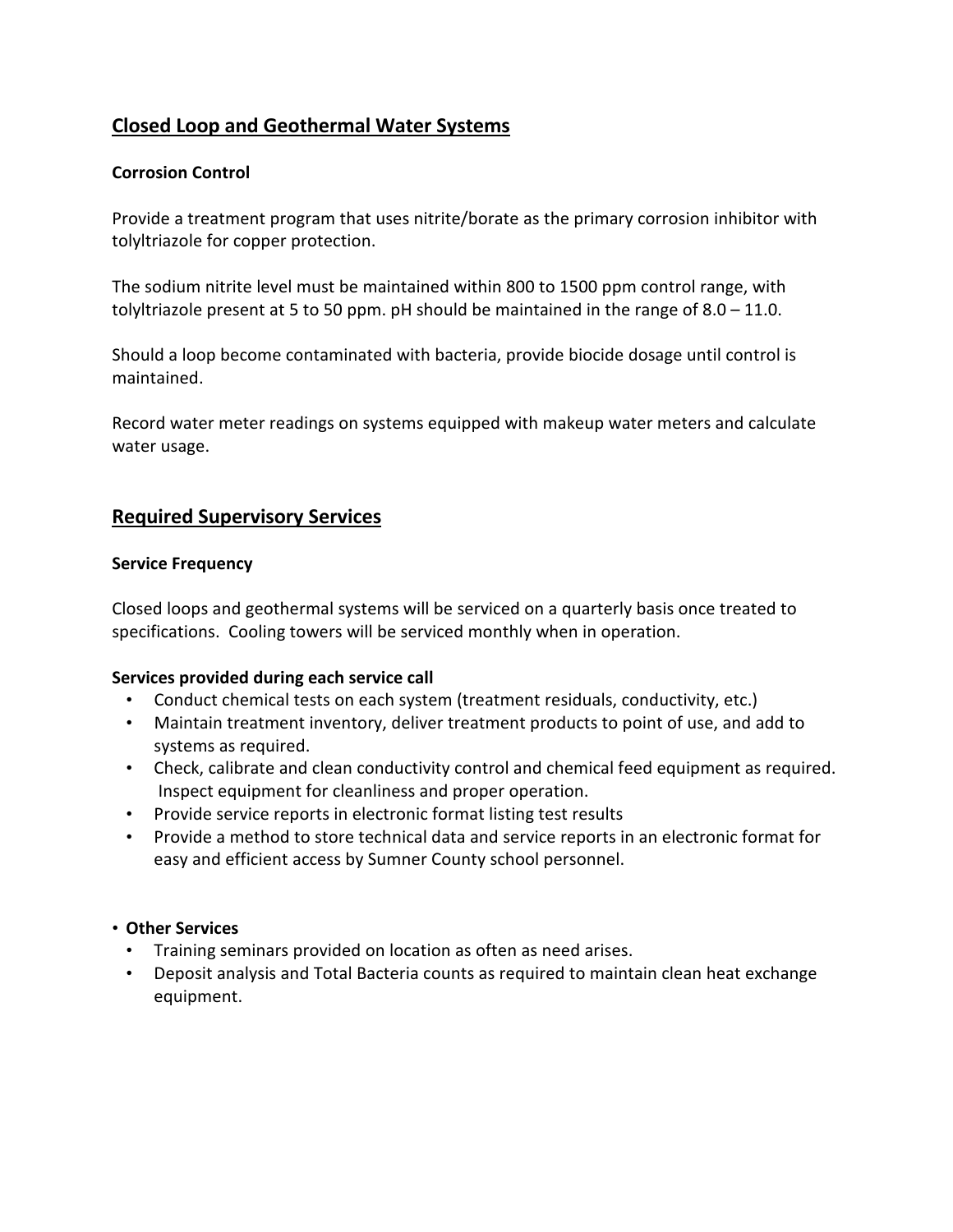#### **Qualifications**

- Primary business activity is water treatment and must have been in business for a minimum of five years with water treatment as primary business activity and live within 50 miles.
- Must have laboratory facility capable of running typical water and deposit analysis, corrosion coupon studies, and bacteria analysis.
- Must have at least one full time staff member who has a college degree in chemistry or a related technical degree whose primary function is technical support.
- Primary service representative must have at least 1 year experience in field service.
- Must have at least one back-up service representative who meets the same criteria as the primary representative.
- Service representatives must have State of Tennessee Pesticide Certification in Microbial Control.
- Provide resume for primary and back up representative as well as technical support staff with bid response.
- Provide copies of Tennessee Pesticide Certification cards for primary and back up representatives.

#### **Terms**

The bid will be valid for one year beginning July 1, 2014 thru June 30, 2015. The School System reserves the right to extend the contract for an additional four (4), 1-year terms. Vendors must notify the School System, no less than 60 days prior to contract expiration and in writing, of any cost increase.

The School System shall be invoiced monthly. Invoices are to be mailed to the following address:

Sumner County Board of Education 1500 Airport Road Gallatin, TN 37066